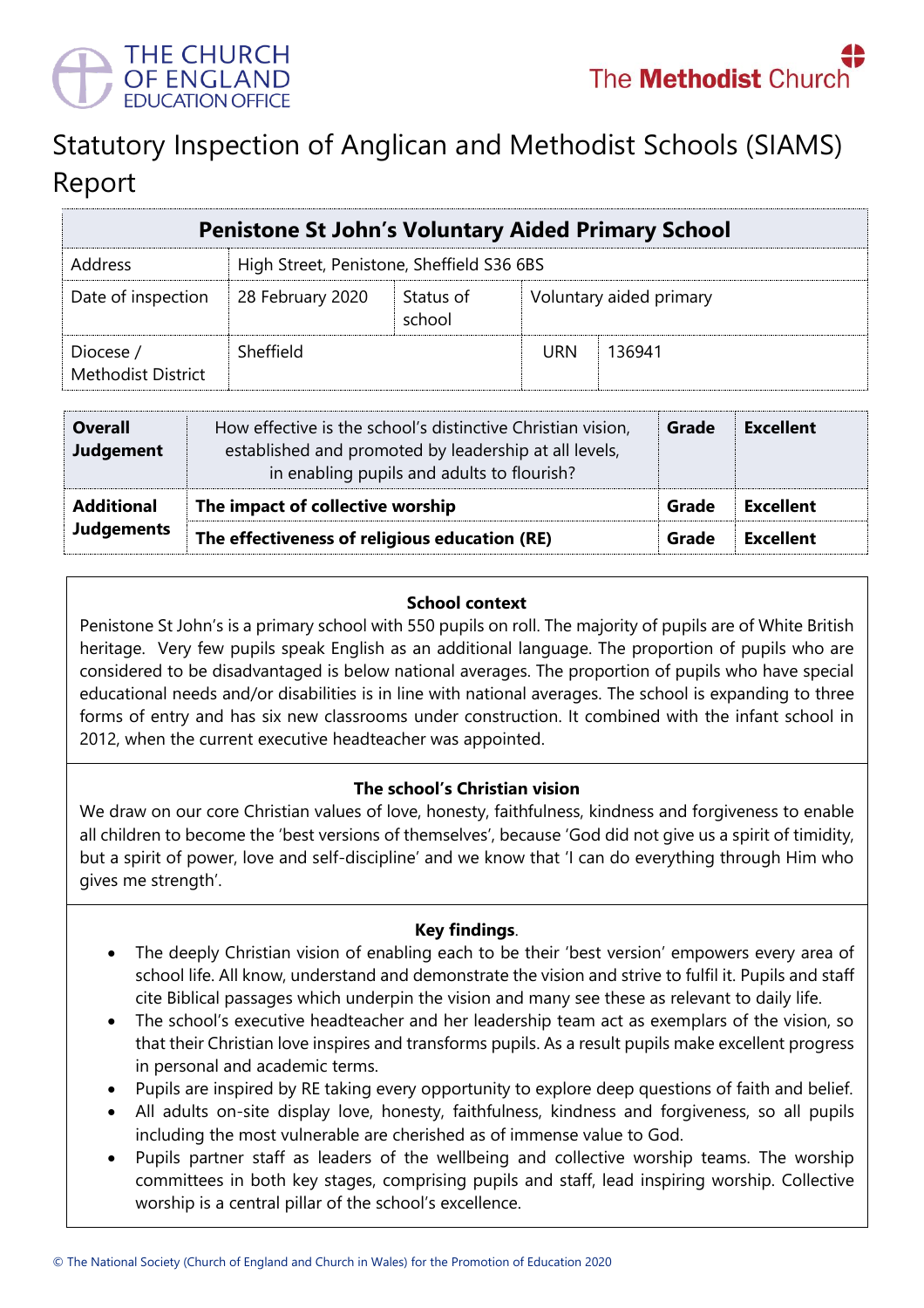#### **Areas for development**

 To strengthen further the partnership between school and church, to explore ways to meet the needs of the wider community.

How effective is the school's distinctive Christian vision, established and promoted by leadership at all levels, in enabling pupils and adults to flourish?

#### **Inspection findings**

St John's has a transformational impact on all its pupils, grounded in the desire for all to be 'the best version of themselves'. Its vision is deeply rooted in the Bible and all pupils understand its theological importance. They quote and explain fully the two scripture verses which underpin it. Progress is above average or better across the innovative and stimulating curriculum. Particularly notable is its ability to nurture vulnerable children, so that they reach their full potential by Year 6. Since her appointment in 2012, strong Christian leadership from the executive headteacher has effectively directed the process of moulding two school communities into one. Any barrier to school progress is challenged and addressed. Improvement is delivered through the school's vision, which is constantly referred to in all aspects of school life. The distributed leadership team, with the governors, have used the vision to drive forward improvement since the last inspection. As a result, they also strive to be 'their best'. Governors are now fully aware of the school's challenges and have established systems for monitoring Christian distinctiveness. These are exceptionally effective, with a clear process linking evaluation with planning and implementation.

Partnerships, such as the link with Sheffield diocese, are not only benefitting St John's but providing an exemplar of fine practice for other schools in the diocese. Through carefully planned staff training, including peer coaching, leaders ensure that all staff members flourish. Staff testify to a constant striving for excellence, linked with leaders' deep concern for their wellbeing. Future church school leaders are grown at St John's through the example and training provided by the staff to and for each other. All staff ensure equality of opportunity for pupils. Pupils clearly display love, honesty, faithfulness, kindness and forgiveness in daily life, to adults and to each other, without the prompting of staff. Behaviour is excellent, with plenty of praise from staff each day promoting the school's values. Attendance is excellent because pupils love to attend. Bullying is rare and dealt with effectively, with constant reference to the value of kindness. Treating all with dignity and respect creates a most happy and harmonious school, where reconciliation and forgiveness abound.

The vision for pupils to be their best results in them gaining exceptional leadership skills. Most impressive is the work of wellbeing ambassadors, who are guided in their work through a highly committed member of staff. The small team autonomously delivers the school vision by a highly engaging programme of games and activities for vulnerable pupils. They are well-trained, given responsibility and discharge it with enthusiasm. They give exceptional service. Each pupil in their care feels immensely valued and expresses genuine thankfulness to older peers. Pupils also relish the opportunity to share leadership of the school through School Council, worship committees or other quality acts of service. Older pupils assist with school lunches on the infant school site, where they demonstrate service above self, even scraping lunch plates as an act of love.

The Christian vision informs curriculum planning and the school's values are delivered through dynamic learning programmes. Pupils readily make connection between the values and their targets and tasks, so that Bible characters are used as exemplars of faithfulness, forgiveness or honesty. One pupil was enthralled by the example of Esther, another by explaining how Noah must have felt when building the